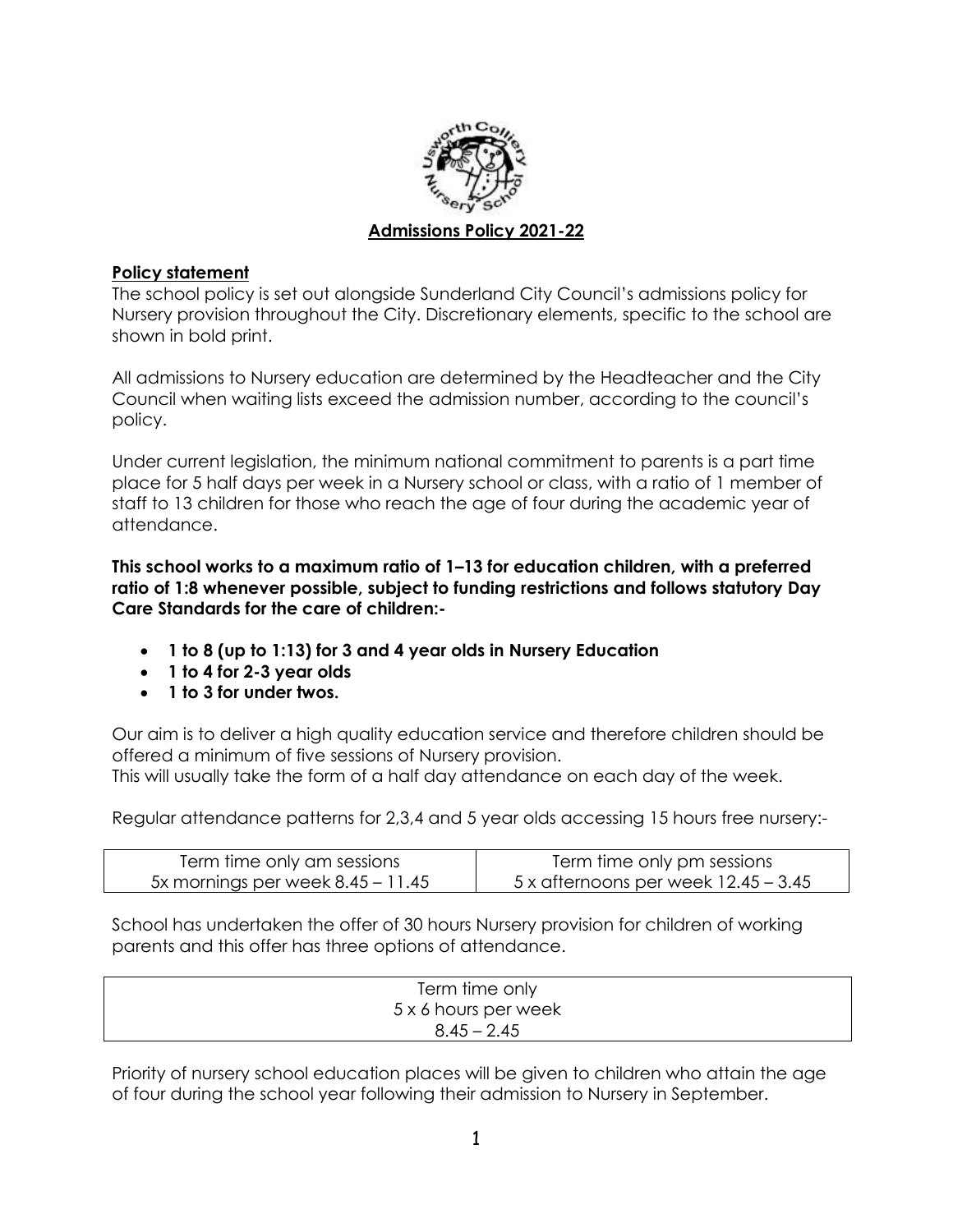### **If vacancies arise following September admissions, or there is a specific need for the child or the family, consideration may be given to entry following the child's third birthday.**

### **This will be done at the discretion of the Headteacher. Normally admissions will occur in January and April.**

Children can be registered at any Nursery school or nursery provision within their area but parents/carers have the right to express a preference to which nursery their child attends, if a place is available.

The offer of the place will be based on the address of the person with parental rights with whom the child normally lives. If a place is offered on the basis of an address later to be found to be incorrect, the Headteacher will withdraw the offer. It is for this reason that proof of address is required when registering a child for a nursery place.

If a Nursery school or class is over-subscribed, then the initial allocation of places is handled centrally by the Local Authority, with parents being requested to state their preference following certain criteria (See Appendix 1).

Priority places for children in need (definition in appendix 1) will be available in all Nursery Schools and classes. Some full time places may be available. Certain needs may only be catered for in small specialist provision in certain areas of the City.

Details of children in need will be recorded at registration and a preliminary assessment will be made by the Headteacher.

A decision as to where the child's needs would best be met will usually include support and advice form other agencies. That may be in an education nursery but it may not.

Some children in need will require more individual attention that cannot be available in all education nursery provision.

**Up to 20% of places within each class group can be accessed by children in need or with special educational needs within Usworth Colliery Nursery School.**

**Places may be available throughout the year for emergency admissions of children of education age and whose needs can be met in the school, should a place be available.**

**Priority places within Meadow will be offered to those children entitled to funded two year old places, providing eligibility for funding is validated via the Provider Portal. Additional paid places for two year olds will be considered once all funded applications have been allocated a place.**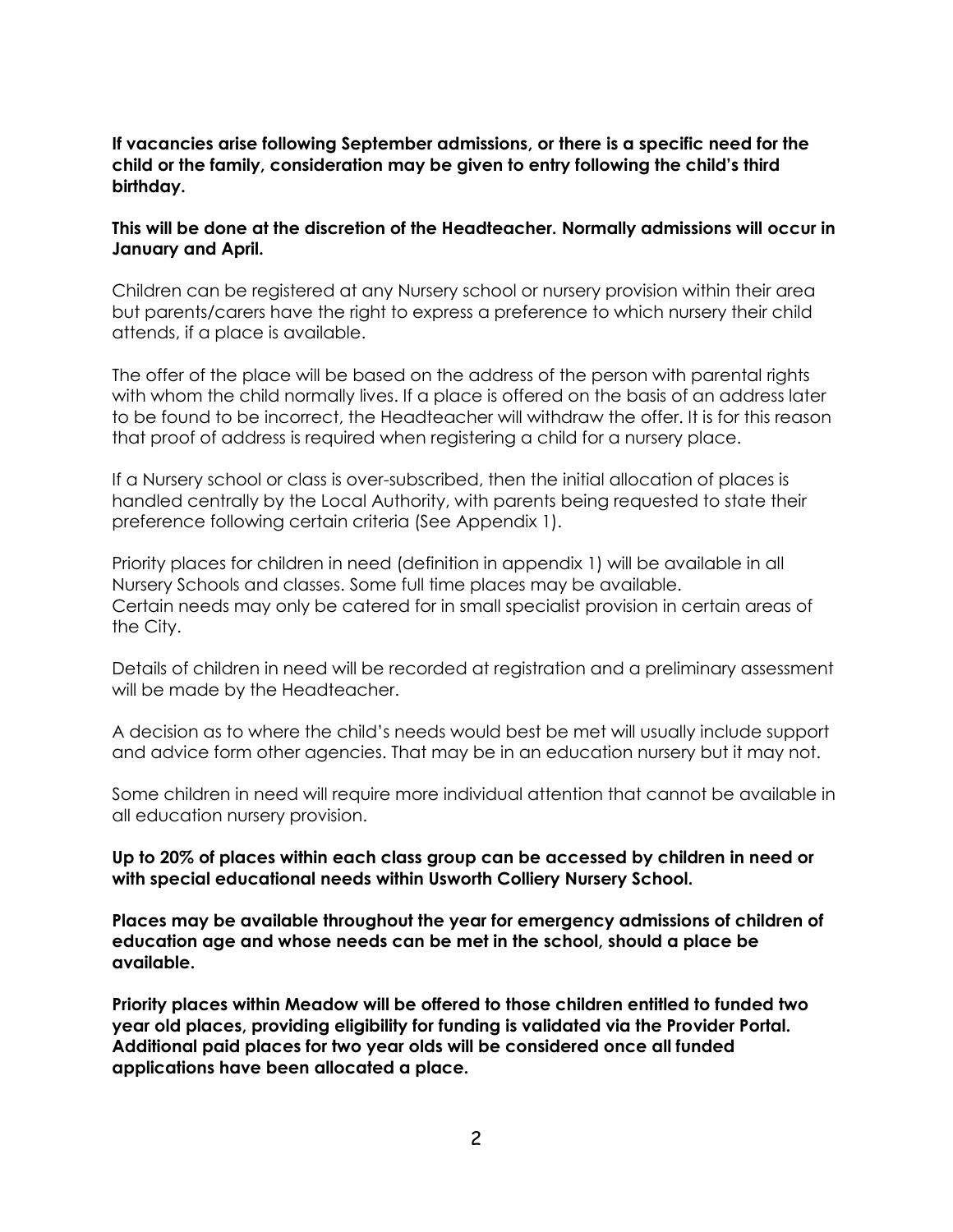**School will adhere to a stringent deadline for applications for places. Applications for all termly places must be made by the Friday of the first week back at school after half term, places offered on the Monday of the second week by letter. Any applications made following the deadline will be entered on a waiting list, in accordance with admissions criteria.** 

Conditional allocation will take place across the City on a set date each year, usually around Easter, for September entry.

School will process admission offers by November for January intake and March for summer intake.

Once a place has been accepted by a parent, the child's name will be removed from all other waiting lists across the City.

Unless the child has been assessed as being in need of a full time place, a parent may only accept one place for their child. Any parent holding two places will be asked to give one up.

If a child's parents / carers have eligibility for 30hours nursery education they can split the funding between two settings.

**Usworth Colliery Nursery School will only accept term time placements under this arrangement over 5 days am or pm sessions.**

**If during the school's induction period, it is felt that the Nursery place is not appropriate for an individual child and/or detrimental to the other children in the Nursery; alternative arrangements may have to be considered and made in consultation with the Headteacher, SENCO and parent/carer.**

If a child's sporadic attendance gives cause for concern, the Headteacher may consider withdrawing the place and offering it to the next child on the waiting list. However, sporadic attendance can also need to be investigated as child protection issues may be a consideration. The child's Health Visitor can assist in these matters as well as the Schools Admissions Team.

Requests to transfer from one Nursery to another, for reasons other than change of residence, will only be considered where a change in circumstances has occurred and the child may be considered to be in need.

## **Usworth Colliery Nursery School will contact and communicate with any other nursery and share pupil information as declared in the Privacy Notice.**

Any disputes over the administration of the policy will be dealt with by the Together for Children Sunderland's complaints procedure.

| <b>Current admission numbers</b>                  | 120 |
|---------------------------------------------------|-----|
| Maximum pupils in main nursery during any session | 60  |
| Maximum pupils in each main nursery classes       | -30 |
| Maximum pupils in Meadow Class                    | 24  |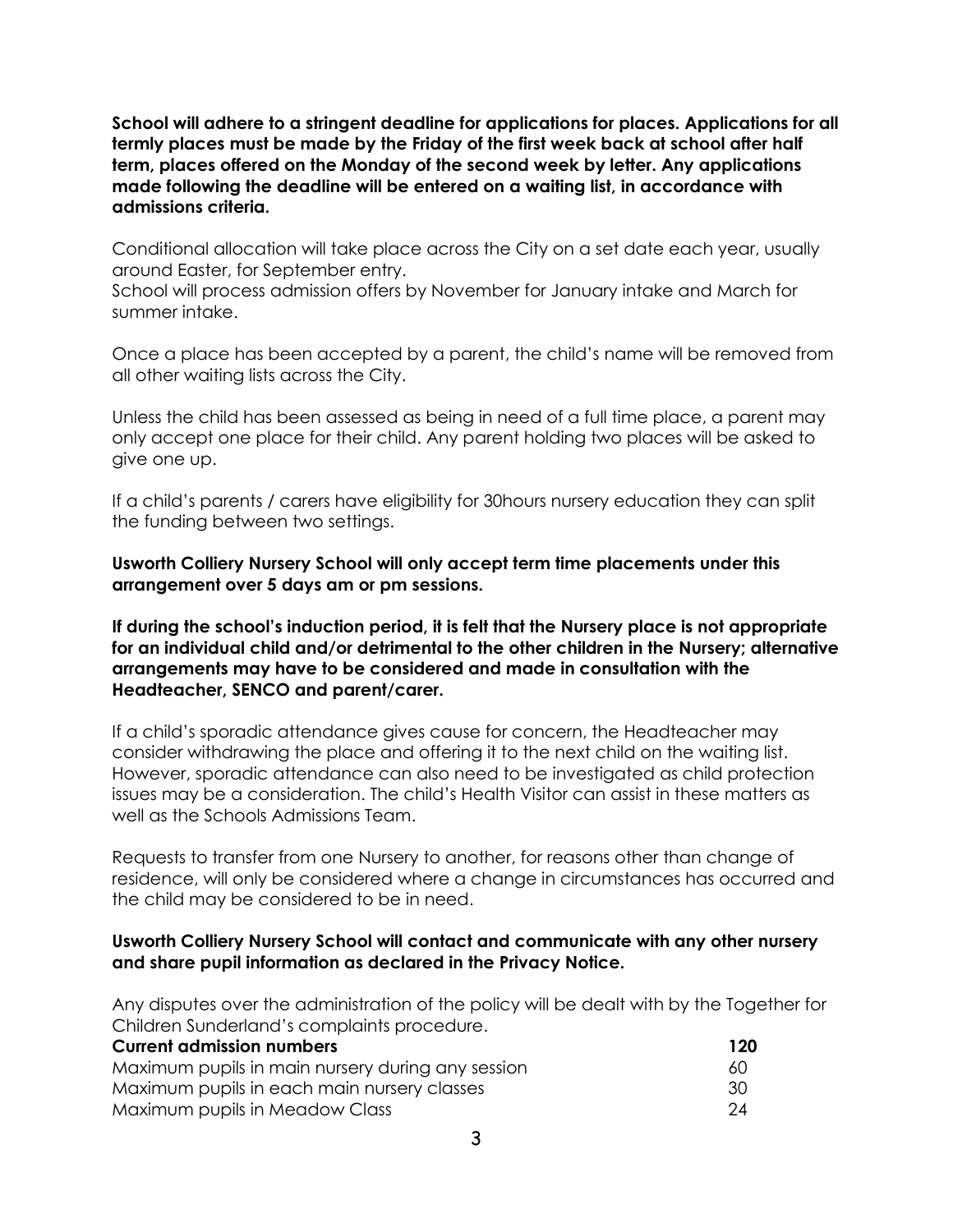

# **LOCAL AUTHORITY GUIDANCE ON PREFERENCE FOR NURSERY SCHOOL ADMISSION**

## **Criteria for admission to maintained nursery schools and classes**

Preferences are ranked according to the following criteria and places offered up to the admissions limit:

# **1. Children in Need – (see definition for this criteria overleaf)**

Whilst every effort is made to meet parental preference in this category and the LA will strive to make facilities available it may not always be possible to provide a place at a given nursery school or class. The ability of the LA to meet parental preferences will depend upon a number of factors including the number of preferences expressed for an individual nursery school or class under this criterion and the ability of an individual nursery school or class to meet the individual needs of all those for whom preferences have been expressed.

### 2. **A sibling attending the primary or infant school to which the nursery class is attached**.

Definition of a sibling – an older brother/sister or older child that shares the same parent/carer and lives at the same address, who will be attending the preferred primary or infant school at the time of admission.

## **3. Proximity of the school to the child's home address or any registered childcare arrangements.**

The definition of 'registered childcare' arrangements for admissions purposes is any childcare registered with the Childcare Units Children's Information Service (CIS). If the childcare used is not registered with the CIS, then the child will not qualify under criterion 3 above. The Admissions Team will check each application made under this category with CIS directly.

Within each of the above, places will be offered on the basis of distance from the home address to the recognised main entrance(s) of the school.

When places have been allocated up to the school's admission limit, outstanding preferences will be ranked according to the published criteria and a waiting list established. First preferences that have not been met will have priority over second and subsequent preferences on the waiting list.

When giving reasons preferences should give as much detail as possible, continuing on a separate sheet if necessary, to ensure that the preference is dealt with strictly in accordance with the Authority's policy on admissions.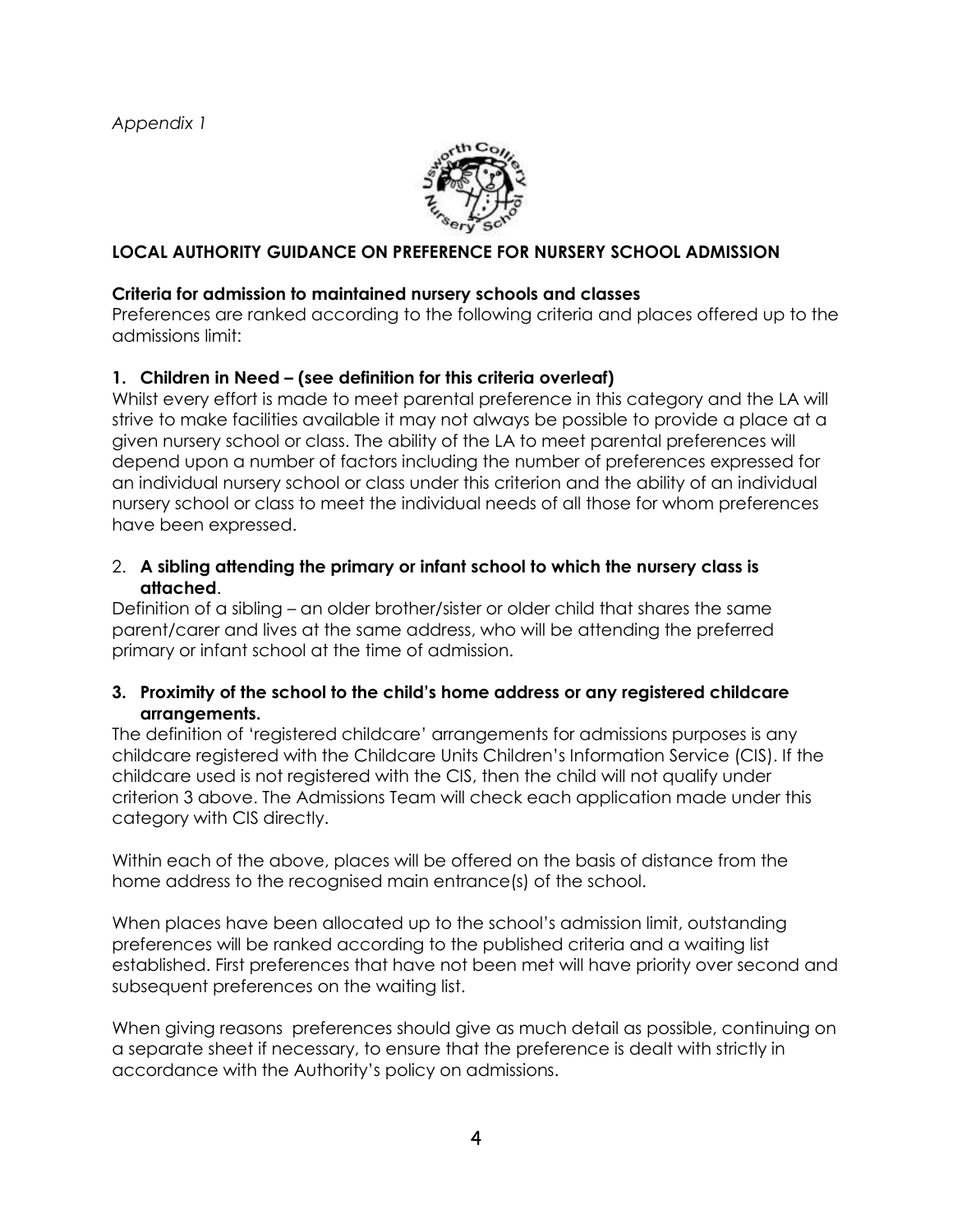**Proof of any evidence must be provided (as outlined below) when submitting the form. It is the parent/carers responsibility to provide the requisite proof at the time of submitting a preference form. Failure to provide the proof at the time of registering a preference may affect the chances of being offered a place in the preferred nursery class or school.** 

**A signature must be received on the preference form from the receiving officer to verify that the proof has been seen and a copy of this form must be retrained as proof of registering a preference.**

There is no statutory right of appeal on nursery admissions. Any dispute over the administration of the admissions policy will be dealt with by the Children's Services complaints procedure. A panel of senior LA Officers will deal with any disputes over criteria eligibility.

## **PLEASE NOTE THAT A PLACE AT A NURSERY CLASS DOES NOT GUARANTEE A PLACE IN THE SCHOOL'S RECEPTION CLASS.**

#### **The definition of 'Child in Need' for admissions purposes are:**

- 1. Children with a Statement of SEN naming the nursery. The Local Authority's SEN Unit can verify this.
- 2. The Local Authority is currently formally assessing children whose special needs. The Local Authority's SEN Unit can verify this as above.
- 3. Children where there are recognised child protection concerns, i.e. the child has been abused or is likely to be abused or is likely to be abused and is therefore registered by Children's Services as being 'at risk'. This will be verified by the child having a named Social Worker who provides a written statement of support confirming the above.
- 4. Children whose parents ability to care for them is limited, e.g. the parent/carer is seriously ill; in hospital for long periods of time; has an identifiable mental health problem/significant learning difficulty/significant disability and this is restricting the child's development; or the family's wider circumstances are such that the child's development is restricted, e.g. homelessness. This will be verified by the child having a named Social Worker who provides a written statement of support confirming the above.
- 5. Children who are at risk of being prevented form achieving or maintaining a reasonable standard of health or development. This will be verified by the child having a named Social Worker who provides a written statement of support confirming the above.
- 6. Children where there are three or more children aged 3 or under in the immediate family. This will be verified from the child benefit allowance book.